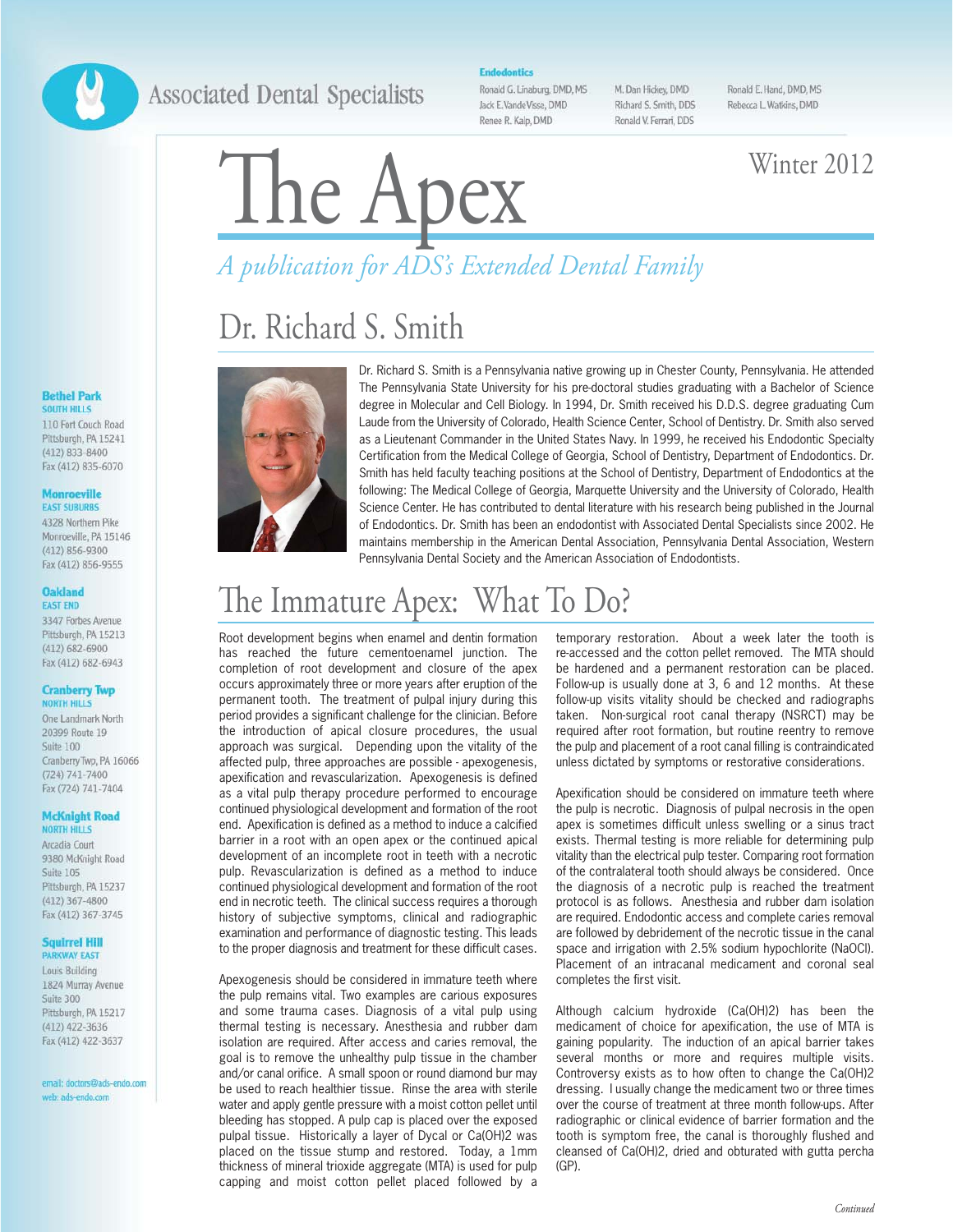Today, I use a two-step process in these cases where an artificial apical barrier is created with MTA. After the initial placement of Ca(OH)2 for two weeks, the tooth is re-accessed, flushed and dried. A plug of MTA is placed into the apical 4 to 5 mm. Depending on which tooth is treated, gutta percha (posterior teeth) or composite resin (anterior) is placed in the remaining canal space. The final restoration is placed: avoid post placement in these teeth.

Revascularization is an emerging regenerative treatment option done in immature teeth where the pulp is necrotic. This method has the potential to allow for continued root development as seen in apexogenesis verses a calcific barrier as seen in apexification. Diagnosis of a necrotic pulp is needed and is similar to the diagnostic procedure used for apexification. Anesthesia and rubber dam isolation are required. The tooth is accessed, but NO instrumentation is recommended. Next step is to disinfect canal with 2.5% NaOCl. After irrigation, an intracanal medicament is placed into the coronal portion of the canal followed by a moist cotton pellet and coronal seal. The intracanal medicament can be a thick paste of Ca(OH)2 or a triple antibiotic paste (combination of ciprofloxacin, metronidazole and minocycline). Recall the patient in three weeks. At the second visit, anesthesia without a vasoconstrictor is used. Isolate and access the tooth as before. Irrigate with 2.5% NaOCl to remove intracanal medicament and a final rinse with sterile water. A small file is used to induce bleeding in the canals. After clot formation, MTA is placed in the chamber or canal

orifice on the clot followed by a moist cotton pellet and coronal seal. One month later remove the cotton pellet and place a permanent restoration. Recall visits at 3, 6, 9 and 12 months are recommended. Clinical exams with vitality testing and radiographs are recommended. Positive response to Endo Ice is usually seen in 9 months. Apexification procedure may be required if root formation is incomplete.

The treatment of immature permanent teeth is challenging. The vitality of the pulp will determine which treatment protocol to follow. Whether it is apexification, apexogenesis or revascularization, the goal is apical closure. If an emergency situation arises in your dental office (trauma or caries), the best option may be immediate referral to an endodontist. If initial treatment is needed for pain control, a shallow pulpotomy with a temporary restoration may be the best short term remedy. These cases take many months of follow-up appointments and patient compliance may be the limiting factor. Ultimately, retention of the immature tooth with apical closure is the goal.

#### Sources:

Cohen, Stephan, and K. M. Hargreves. Pathways of the Pulp. 9th ed. St Louis: Mosby, 2006. Cehreti, Z.E., Isbitiren, B.I.. Regenerative Endodontic Treatment (Revascularization) of Immature Necrotic Molars with Calcium Hydroxide: A Case Series. J Endod 2011; 37: 1327-30.

## Past and Upcoming Seminars Implants in the Esthetic Zone - Striving For Predictability Seminar

**Arthur M. Rodriguez, DMD, MS** presented an ADS continuing education program on **November 17, 2011** at the Four Points By Sheraton Pittsburgh North entitled **Implants in the Esthetic Zone – Striving For Predictability**. Dr. Rodriguez graduated Summa Cum Laude from the

University of Pittsburgh in 1982 with a BS in Chemistry and from the University of Pittsburgh School of Dental Medicine in 1986. After completing a General Practice Residency at the VA Medical Center in Pittsburgh he practiced privately as a General Practitioner for 3 years before attending the University of Iowa where he graduated in 1992 with a Specialty Certificate and Masters Degree in Prosthodontics. Dr. Rodriguez achieved Diplomate status from the American Board of Prosthodontics in 1997, is a Fellow of the American College of Prosthodontics and has served on the Board of Directors of the



American Academy of Fixed Prosthodontics. His research efforts have focused on implant biomechanics, implant esthetics and stress distribution of cantilever loads on implant prostheses. He is currently Staff Prosthodontist and Assistant Program Director at the VA Medical Center, Pittsburgh and Assistant Professor of Prosthodontics at the Implant Center of the University of Pittsburgh School Of Dental Medicine.

Dr. Rodriguez presented a systematic approach for maximizing implant esthetics through lecture and case studies. Advantages gained through

implant provisionalization and techniques for meeting these goals were discussed. Specific attention to the maintenance of bone and soft tissue were given. Abutment/design features which enhance esthetic outcomes were emphasized. The relationship between biologic requirements and

> clinical implant procedures were also discussed. The importance of fixture and abutment dimensions as well as treatment planning and sequencing were covered.

> **Our next scheduled program, a 6 credit continuing education seminar on Friday, April 27, 2012 from 9:00 am to 4:00 pm entitled Endodontic Diagnosis and Assessment, will be presented in downtown Pittsburgh.** The featured speaker will be Dr. Joe H. Camp. This seminar will sort through the many complexities involved in arriving at a correct diagnosis while presenting a systematic

approach including all appropriate endodontic diagnostic tests. As clinicians know, diagnosis can often times be the most difficult phase of dental treatment. **This is a must attend seminar for the general practitioner!** 

If you have any questions or would like to register for this program please call our Education and Marketing Director, Carol Glock, at 412-680-6496.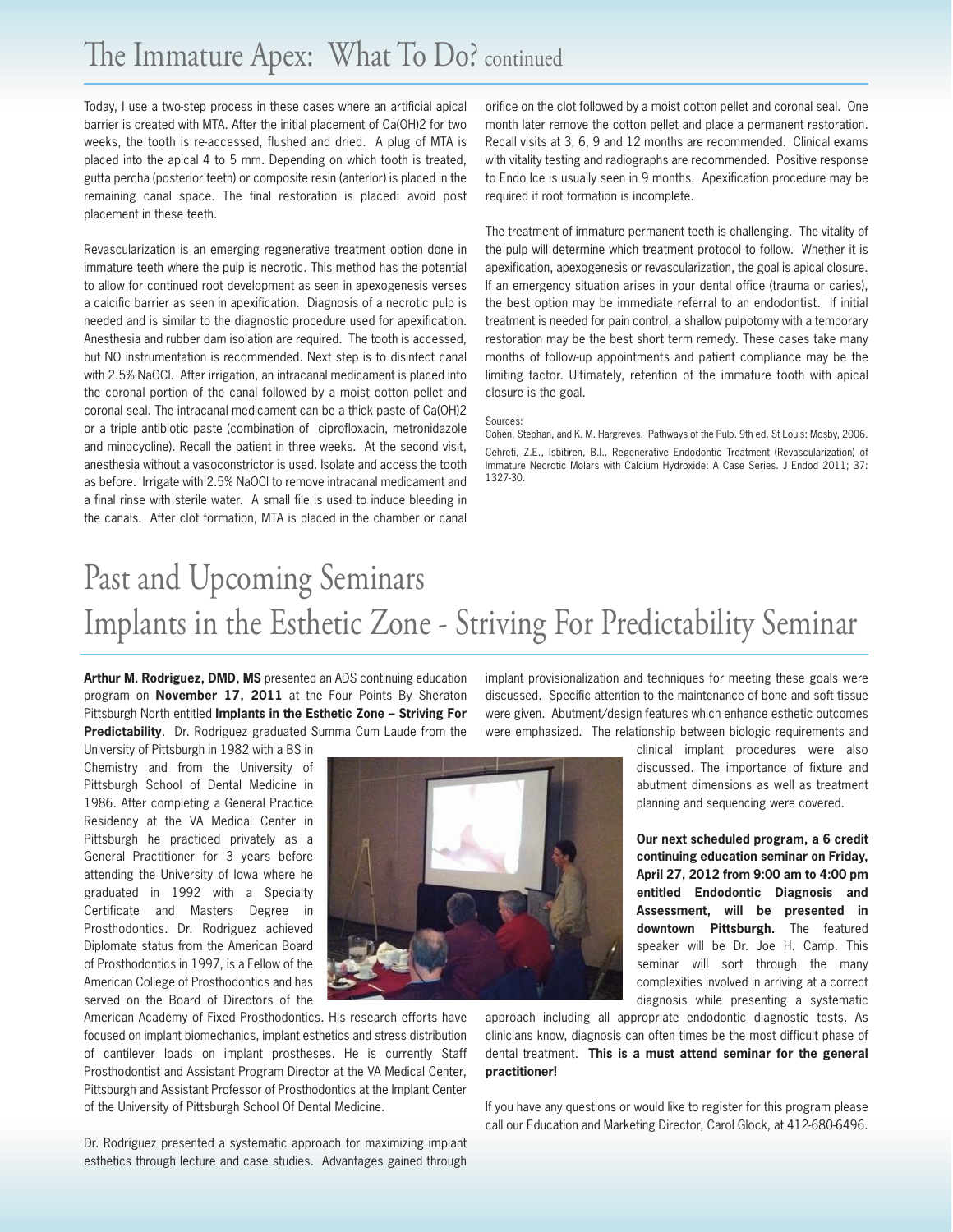Medical emergencies can occur anytime in the office. There are many dentists who believe "it won't happen in my office". These emergencies could involve patients, family members, staff, or even the doctors. There are several cases where medical emergencies, even deaths have occurred in the general dentist office. It is imperative that each office have the necessary equipment and drugs to manage an emergency until EMS arrives.

A common misconception that many offices believe is "all I have to do is call 911". This statement can't be further from the truth. Doctors and staff have to be able to manage an emergency for a minimum of 10 minutes. These times may increase due to EMS systems going out of business or EMS systems holding calls until they have an ambulance available rather than calling a mutual aid service. Depending on what information is relayed to the 911 dispatcher, the call receives lower priority since the emergency is occurring in a medical facility. It is assumed that the office should be able to handle the problem, unless it is a life threatening emergency. The first responders through your door, may or may not be Advanced Life Support (ALS) providers; you will still be the one responsible for the patient.

The most common medical emergencies that an office needs to be prepared for are:

- II. Respiratory: **III. Allergic Reactions** 
	- a. Foreign body airway obstruction a. Mild
	- b. Laryngospasm b. Moderate
	- c. Bronchospasm c. Severe
	- d. Emesis/aspiration
- II. Cardiac **IV. Other** 
	-
	-
	- c. Hypertension c. Seizure
	-
	- e. Cardiac arrest
- 
- 
- 
- 
- a. Chest pain a. Syncope
- b. Stroke b. Hyperventilation
	-
- d. Hypotension d. Diabetic emergencies

If a dental practice feels that they do not need emergency equipment in their office, take the time to read a package insert from local anesthesia: "Resuscitation equipment should be available when administering local anesthesia near the face and neck."

It is recommended that each office should have the following equipment:

- AED Pocket mask
- 
- 1 E cylinder w/adjustable Airway adjuncts
- regulator (0-25 Liters) Suction
- 
- Oxygen delivery devices Stethoscope
- 
- Nebulizer mask CPR board
- Oxygen Bag valve mask
	-
	-
- 1 spare oxygen E cylinder Blood pressure cuff
	-
- Nasal canola Glucometer
	-

#### EMERGENCY DRUGS

The majority of dental offices either have too many or not enough drugs. The drugs that the dental offices usually do have are expired. It is imperative that dental offices check their equipment and drugs daily. Most common medical emergencies can be managed with just a few simple drugs.

- Baby Aspirin Epi 1:1000 ampules
- Nitroglycerine tablets Albuterol<br>• Benadryl Oral gluc
- 
- 
- 
- Oral glucose
- 
- Epi pen jr.
- Epi pen Syringes

These drugs can be purchased as either "kits" or on an individual basis. There are advantages and disadvantages to both. Many companies overcharge for these kits, and include drugs that have to be given intravenously. IV drug administration is beyond the scope of most general dentists. Medical Purchasing Solutions is one company who can provide either a kit, containing only the drugs mentioned above, or sell drugs on an individual basis. In addition, Medical Purchasing Solutions provides reminders when the drugs are due to expire at no charge, through their code blue program.

In conclusion, just as or even more important as having the proper equipment, and drugs that are listed, it is imperative the doctors and staff are properly trained in being able to recognize and manage a medical emergency with the equipment and drugs that are in the dental office.

Dental Education Inc. can assist offices in purchasing the proper equipment, drugs, and can provide in office continuing education for the dentists and staff. This training includes both lecture and simulated office emergencies. You can contact Dental Education Inc at 412-292-2978 or brewerdei@gmail.com

Medical Purchasing Solutions 15021 N. 74th Street #300 Scottsdale AZ 85260 Attention: Dennis McNicholl or Mike Mitchell (888-894-2487)



**R. John Brewer NREMT-P** is an associate with Dental Education Inc. and has 30 plus years experience working as a career paramedic in an urban/suburban area just south of Pittsburgh, Pennsylvania. Mr. Brewer has worked extensively with the dental community since 1998. In addition to the medical emergency courses, he provides BLS, ACLS, and PALS courses. Mr. Brewer has provided training to individual

offices, dental societies, PSOMS, PDA, University of Pittsburgh School of Dental Medicine, UPMC Children's Hospital Dept. of Pediatric Dentistry, Duquesne University IV Sedation Courses, Henry Schein Dental, and West Liberty University. Mr. Brewer also assists with helping offices purchase and organize emergency equipment and prepare for office evaluations.

## 2011 Three Rivers Dental Meeting



John Hischar Business Manager Dawn Lewis Office Administrator

The Three Rivers Dental Meeting, sponsored by the Dental Society of Western Pennsylvania (DSWP), was held at Seven Springs Mountain Resort on Friday and Saturday, October 28 and 29, 2011. There were approximately 325 participants, including dentists, hygienists, assistants, Expanded Function Dental Auxiliaries (EFDA's), front desk personnel, and 52 vendors.

Associated Dental Specialists was among the many vendors who presented a clinical topic from our exhibit space. The topic was Diagnostic Terminology, co-authored by Drs. Richard Smith & Renee Kalp. Dr. Smith presented the topic

to the many participants who stopped at the ADS exhibit table where information about our doctors and offices was available. Our "give-a-way" which was very well received by the participants was a brushed aluminum water bottle with carabineer clip.

Also, ADS was asked by the officers of DSWP to take the lead in a front desk administrative program on Dental Office Efficiencies. Our Office Administrator, Dawn Lewis, and Business Manager, John Hischar, shared the podium and presented information on Time Management, Audit Programs, Goals & Incentive Programs, Patient Recall Systems, and Dental Office Financing Arrangements. This was the first "non-clinical" program ever presented at the Annual Meeting and was very well attended and received.

ADS had a great presence at the meeting and is looking forward to the next one on October 12 and 13, 2012 at Seven Springs.

- 
- 
- 
-